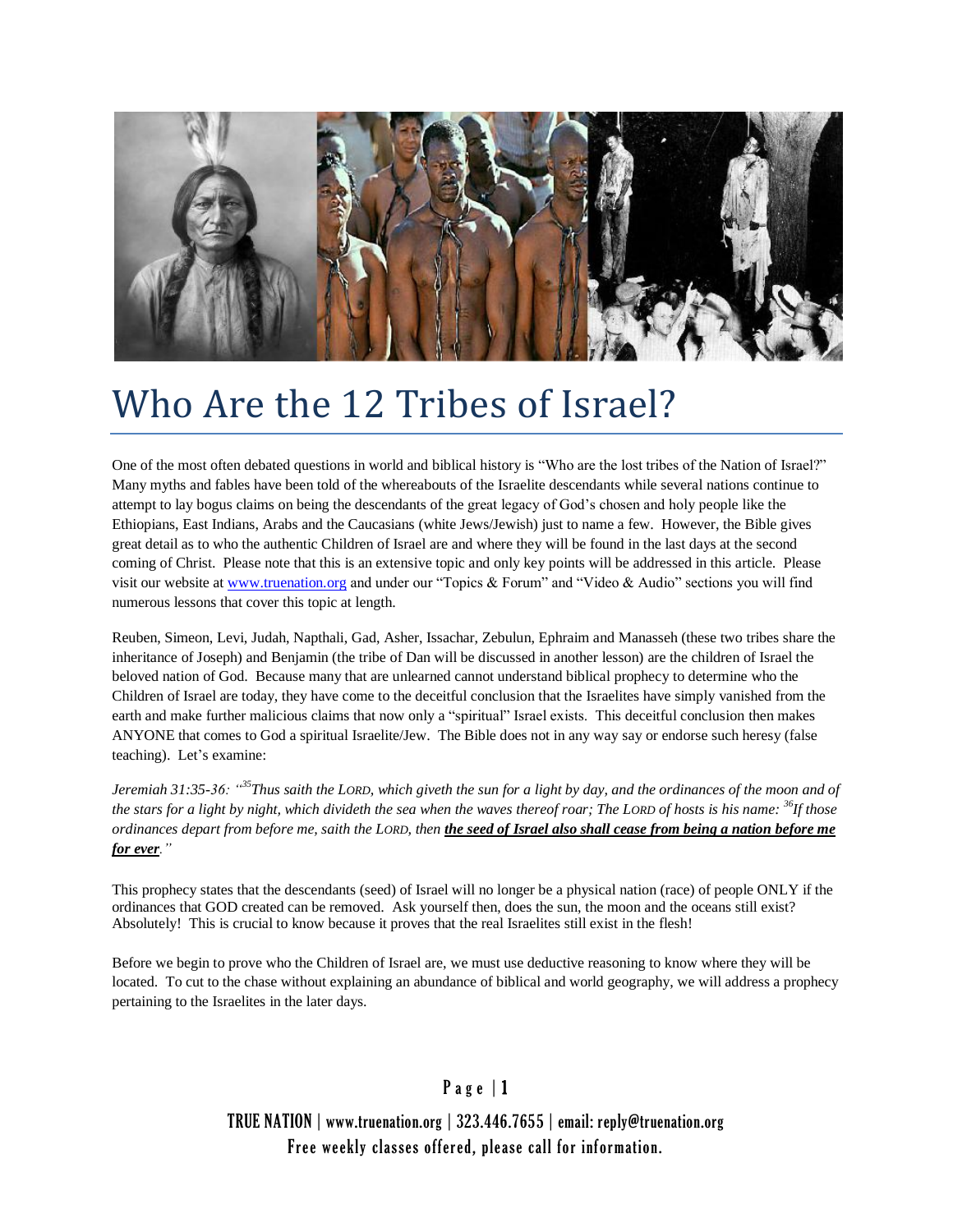

*Revelation 18:1-3: "<sup>1</sup> And after these things I saw another angel come down from heaven, having great power; and the*  earth was lightened with his glory. <sup>2</sup> And he cried mightily with a strong voice, saying, Babylon the great is fallen, is fallen, and is become the habitation of devils, and the hold of every foul spirit, and a cage of every unclean and hateful *bird. <sup>3</sup> For all nations have drunk of the wine of the wrath of her fornication, and the kings of the earth have committed fornication with her, and the merchants of the earth are waxed rich through the abundance of her delicacies."*

It is widely known that the city of Babylon mentioned here is America and the wickedness it upholds. All nations cling to America to increase their wealth, education and doctrine, and by this the nations become absorbed into the wickedness it offers. (for more details of this topic read the literature "America is Babylon" at www.truenation.org)

#### *Revelation 18:4: "And I heard another voice from heaven, saying, Come out of her, my people, that ye be not partakers of her sins, and that ye receive not of her plagues."*

The Children of Israel are the Lord's people (Exodus 3:10). The Lord instructs Israel in Revelation 18:4 to not partake in the sins that America promotes, *"Come out of her, my people, that ye be not partakers of her sins."* To "come out of her" means to mentally disconnect oneself from the ideas and wicked ways America endorses. This scripture further proves that the Children of Israel will be in America at the time of the second coming of Christ.

*Micah 4:10: "Be in pain, and labour to bring forth, O daughter of Zion, like a woman in travail: for now shalt thou go forth out of the city, and thou shalt dwell in the field, and thou shalt go even to Babylon; there shalt thou be delivered; there the LORD shall redeem thee from the hand of thine enemies."*

As the Children of Israel have been oppressed and afflicted, the Most High promises that he will deliver them from their enemies, but from where? BABYLON. Yes, Israel was captured and oppressed by the ancient Babylonians however that ancient city had long been conquered and fallen at the time John was shown the vision in Revelation chapter 18 and Micah saw the same vision regarding the Children of Israel. This speaks of a new or modern place that will resemble the ancient city. It is important to know that many American traditions, holidays and religious practices originate from ancient Babylonian customs such as Christmas (Jeremiah 10:1-4), the worshipping of female deities like Astarte of which Easter derives from (Jeremiah 7:18).

*Revelation 11:7-8: "<sup>7</sup> And when they shall have finished their testimony, the beast that ascendeth out of the bottomless pit shall make war against them, and shall overcome them, and kill them. <sup>8</sup> And their dead bodies shall lie in the street of the great city, which spiritually is called Sodom and Egypt, where also our Lord was crucified."*

John was also shown another vision of what would befall the Israelites after the time of Christ. Esau (the so-called white man) is the beast that would ascend out of the bottomless pit and overcome and afflict the Israelites with slavery and oppression. Again, John is shown the location being a place called "spiritual" Egypt and Sodom. This location again is America. The children of Egypt did not go into Egypt again as slaves after the exodus during the time of Moses. However, it speaks of a place that would spiritually resemble ancient Egypt and also the city of Sodom. When we read the history of the activity that took place in these cities, it is understandable why it refers to America (read Exodus chapters 1- 12 and Genesis chapters 18-19). In Egypt, idolatry was highly prevalent. The sun god known as Ra was worshipped (this is the origin of Christian Sunday worship). With the worship of Ra derived the ideology and use of magic, witchcraft and astrology became common practice especially in places like the city of Sodom. Sodom is known for its immoral practices of homosexuality and fornication. America is the leading nation today which passes laws to allow and protect such

# P a g e | 2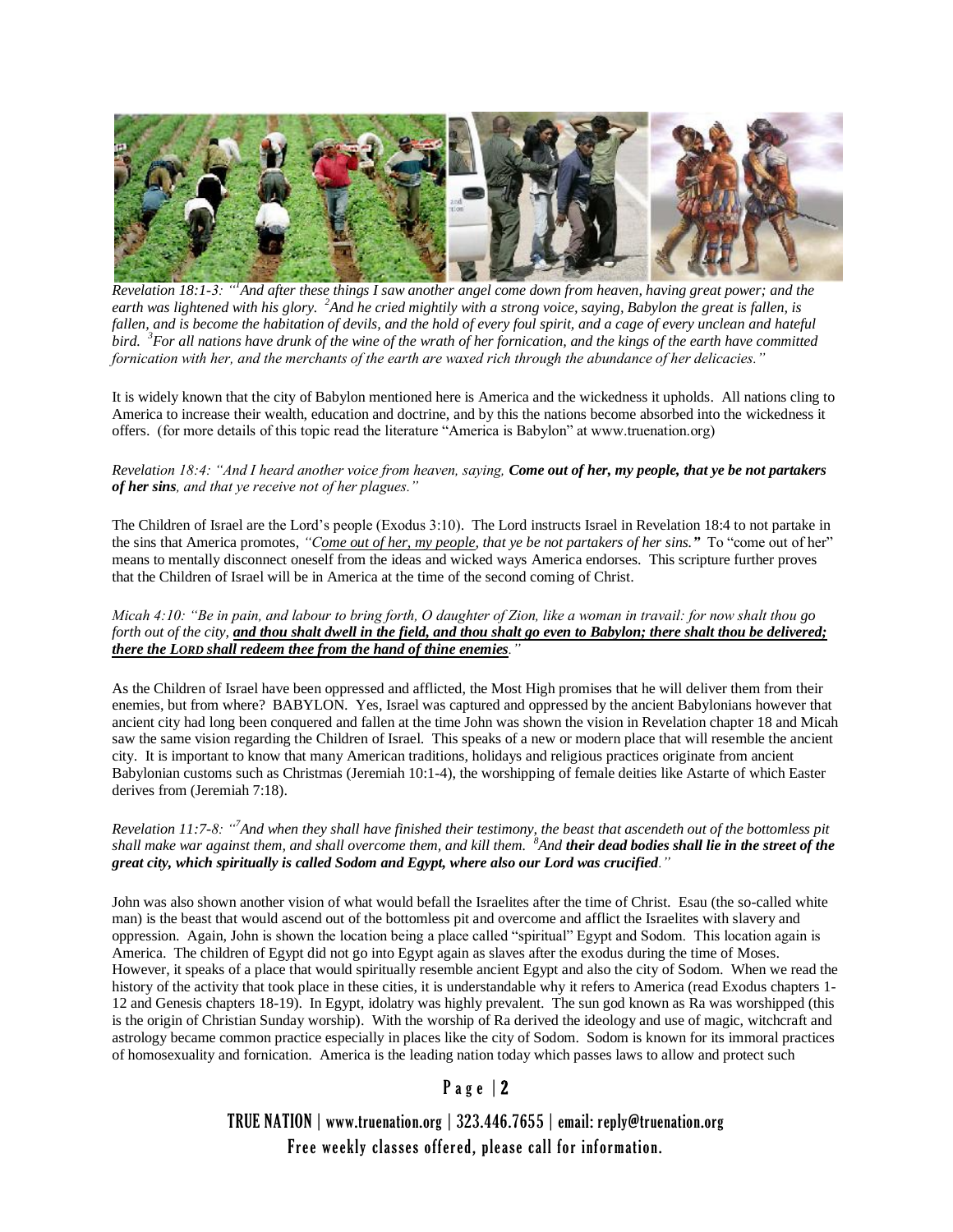

wicked activity. The Children of Israel is prophesied to be in America in the last days. To further establish and prove this point we will examine how the Israelites will get to America also known as spiritual Egypt.

*Deuteronomy 28:68: "And the LORD shall bring thee into Egypt again with ships, by the way whereof I spake unto thee, Thou shalt see it no more again: and there ye shall be sold unto your enemies for bondmen and bondwomen, and no man shall buy you."*

Moses prophesied that the children of Israel would be taken to spiritual Egypt (aka America) in "ships" (slave ships) for disobeying the Most High's laws (Read Deuteronomy 28:15). They would then be sold to "their enemies" for slave men and slave women and no man will be able to "buy" meaning to save or rescue them.

#### *Lamentations 4:17: "As for us, our eyes as yet failed for our vain help: in our watching we have watched for a nation that could not save us."*

While serving bondage/slavery, the Children of Israel will seek help, but there will be no one to rescue them. The bible gives three great clues regarding the Israelites:

- 1. The Israelites still exist in the flesh.
- 2. The Israelites will be in America.<br>
They will be brought into bondage
- They will be brought into bondage.

Knowing and understanding these clues, it becomes clear to see the nations that exist in America and how the prophecies of slavery and oppression in America only point to the Negroes, Native American Indians and Latinos or Hispanics. Remember America consists of North, South and Central America along with many of the neighboring Caribbean Islands like Puerto Rico and the Dominican Republic. Many nations live in America like the Caucasians (whites), Arabs, Eastern Indians, Japanese, Chinese and even the African tribes (Ethiopian, Nigeria, Libya). However, none of these nations have tasted of curses of slavery or oppression on this American soil. On the other hand, the Negroes (Blacks or African American), Native American Indian tribes (Cherokee, Chickasaw, Choctaw, Seminole etc.), the Latino or Hispanic Tribes (Aztec, Mayan, Inca, Taino, Boricua, Cubanos etc.) along with Haitians, the Caribbean tribes and those of the West Indies, all of these families of people have always felt oppression unto this day at the hand of their oppressor. All of them have been conquered and defeated mentally, socially, economically, and spiritually as prophesied.

*Deuteronomy 28:49-50: "<sup>49</sup>The LORD shall bring a nation against thee from far, from the end of the earth, as swift as the eagle flieth; a nation whose tongue thou shalt not understand; <sup>50</sup>A nation of fierce countenance, which shall not regard the person of the old, nor shew favour to the young:"*

The bible again prophesied that a nation located on the other side of the earth would travel to the furthest end and subdue the Israelites. This prophecy was fulfilled when the white race travelled from Europe all the way to the Americas and conquered the pre-existing Indian and Latino civilizations. These pre-existing civilizations come by way of ship from Israel after the Assyrian captivity in the 6<sup>th</sup> century BC. The French and Spanish Conquistadores (conquerors) murdered millions of those inhabitants whom did not speak Spanish or French prior to their arrival. This is why the Latino tribes now speak Spanish instead of the languages of their cultures. In addition to being stripped of their native languages, they will also be murdered at ANY age (including the unborn fetus) and brought into subjection. Historical records indicate

# P a g e | 3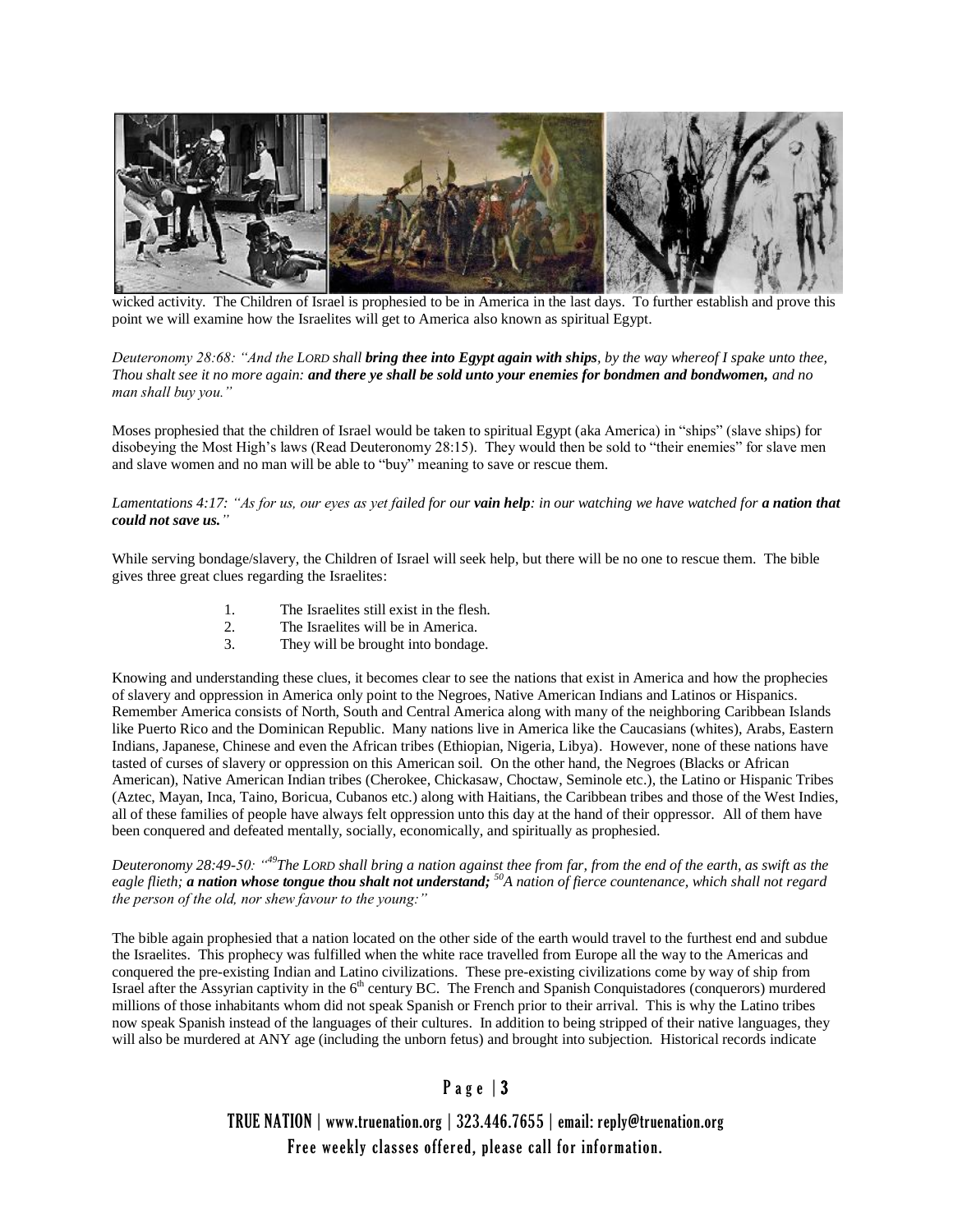

that the death count has reached the 100's of millions. These heinous crimes have not fallen upon any other people that reside in the Northern Hemisphere or the WORLD for that matter.

#### *Deuteronomy 28:32: "Thy sons and thy daughters shall be given unto another people, and thine eyes shall look, and fail with longing for them all the day long; and there shall be no might in thine hand."*

It is a fact that during slavery the children of the oppressed was taken from them and sent to other places or states where slaves were kept. This is how the Children of Israel were stripped from their true identity. The children would be violently taken away from their families and taught other languages and religions causing the children to forget their ancestry and made to embrace the names of their oppressors.

#### *Isaiah 65:15: "And ye shall leave your name for a curse unto my chosen: for the Lord GOD shall slay thee, and call his servants by another name:"*

The names placed upon those oppressed in America are Negro, Black, African American, Mexican, Hispanic, Indian, Haitian, Puerto Rican and the list goes on. These "new" names further prove and fulfill many prophecies regarding the circumstances the Children of Israel would face in the last days. Again, no other nation or race of people in the Americas can attest to these prophecies.

#### *Deuteronomy 28:54: "So that the man that is tender among you, and very delicate, his eye shall be evil toward his brother, and toward the wife of his bosom, and toward the remnant of his children which he shall leave:"*

The men of Israel that were once strong and helped each other will begin to behave wickedly towards their brothers and leave off raising their children. It is without a doubt that this prophecy again points to the Negros and Latinos who seek to destroy one another through gang and drug violence. It is no coincidence that Negro and Latino homes are rank highest in single-parent homes where typically the father is missing whether due to death, imprisonment or simply due to a lack of responsibility.

*Deuteronomy 28:65-66: "<sup>65</sup>And among these nations shalt thou find no ease, neither shall the sole of thy foot have rest: but the LORD shall give thee there a trembling heart, and failing of eyes, and sorrow of mind: <sup>66</sup>And thy life shall hang in doubt before thee; and thou shalt fear day and night, and shalt have none assurance of thy life:"*

Wherever the Children of Israel are held captive and oppressed, they will not find any peace or ease pain. They will be made to work for little or nothing and live in a state of complete fear. Death, sicknesses, imprisonment, police brutality, unemployment and poverty are commonplace among the Negro, Indian and Latino communities just as prophesied in the scriptures. Keep in mind that the Israelites will be made to forget their history, name and legacy.

*Psalms 83:4: "They have said, Come, and let us cut them off from being a nation; that the name of Israel may be no more in remembrance."*

When we examine the other nations living in America, people other than the Negros, Indians and Latinos, , it is a fact that their language, identity, race and culture is still intact. Furthermore, their OWN country still exists as it always has and they can return to at their own will. Can the same be said for the Negros, Indians and Latinos? NO. They hold their oppressor's last names, they speak their oppressor's language and live in their oppressor's land or the land they once

# Page | 4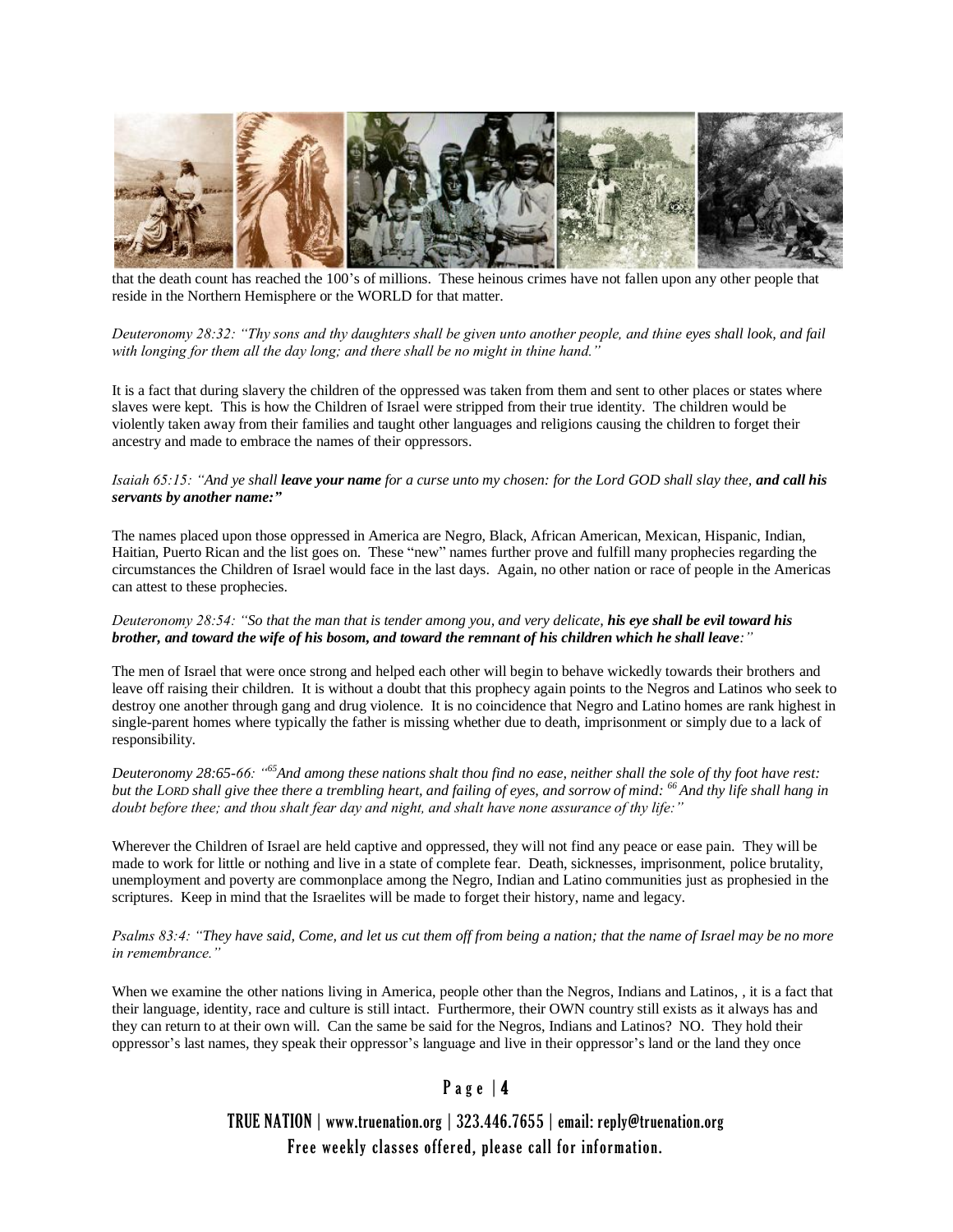

possessed but was taken by their oppressors. All of these horrific events came upon the Children of Israel because of their disobedience to God's laws. When in bondage, these curses will also be a sign to identify the TRUE Israelites and only by adhering to the laws of God will Israel be delivered.

*Deuteronomy 28:45-46: "<sup>45</sup>Moreover all these curses shall come upon thee, and shall pursue thee, and overtake thee, till thou be destroyed; because thou hearkenedst not unto the voice of the LORD thy God, to keep his commandments and his statutes which he commanded thee: <sup>46</sup>And they shall be upon thee for a sign and for a wonder, and upon thy seed for ever."*

Alongside biblical prophecy, there are many references that scholars have written which uncover the fact that the Negroes, Native American Indians and Latinos are the lost tribes of Israel.

In the book "Indians or Jews" by James Adair, the author quotes*, "Like so many others King becomes passionately convinced that the Mexicans Indians were in reality descendants of the lost ten tribes…."* This author also quotes in this book *"Pages sixteen to two hundred thirty one list twenty three arguments in proof that the American Indians being descended from the Jews…."* Also, in a book called "Lost Tribes and Promised Lands" by Ronald Sanders, the author discusses literature published by an explorer named Antonio de Montezinos who verified that he had located one of the tribes of Israel living in a province of Quito, Ecuador during his travels to that area. He also found out that some of the other tribes of Israel also lived in various areas in and around South America. Ronald Sanders also states: "*A brief conversation then ensued in their common ancestral tongue, according to Montezinos, whose fluency in it is almost perplexing to the reader of his narrative as is that of his three mysterious new companions. They told him that they themselves were of the Tribe of Reuben, and that the tribe of Joseph lived on an island nearby…."*

Many scholars have labored diligently to gather information to resolve the mystery of "where are the tribes of Israel?" The answers have been in the Bible for many years. In the Apocryphal book of 2 Esdras (the books known as the Apocrypha were part of the original Hebrew and Greek writings used to translate the English Bible to the King James 1611 translation) the prophet Esdras writes of the historical event which explains how the 10 tribes or "Northern Kingdom" tribes of Israel came to the Americas.

*2 Esdras 13:40-45: "<sup>40</sup>Those are the ten tribes, which were carried away prisoners out of their own land in the time of Osea the king, whom Salmanasar the king of Assyria led away captive, and he carried them over the waters, and so came they into another land. <sup>41</sup>But they took this counsel among themselves, that they would leave the multitude of the*  **heathen, and go forth into a further country, where never mankind dwelt**, <sup>42</sup>*That they might there keep their statutes, which they never kept in their own land. <sup>43</sup>And they entered into Euphrates by the narrow places of the river. <sup>44</sup>For the Most High then shewed signs for them, and held still the flood, till they were passed over.* <sup>45</sup>*For through that country there was a great way to go, namely, of a year and a half: and the same region is called Arsareth."*

The Bible clearly explains that after the Northern Kingdom tribes were carried captive by the Assyrians in the  $7<sup>th</sup>$  century BC, when they were released from bondage, they found "strange" nations inhabiting their homeland Samaria (Reads 2 Kings the  $17<sup>th</sup>$  chapter). So they chose rather to go to a FAR COUNTRY where NEVER MANKIND DWELT. This place was known as Arsareth. Many ancient and modern day scholars will agree that Arsareth refers to the land mass America. The same scholars will also agree that prior to the American Indians and Meso-American civilizations (Aztec, Maya, Inca etc.) no race of people had ever lived in the land known today as America. It was this knowledge and history that gave Christopher Columbus the idea to travel to the Americas. Upon his arrival, Columbus discovered that the land he

### P a g e | 5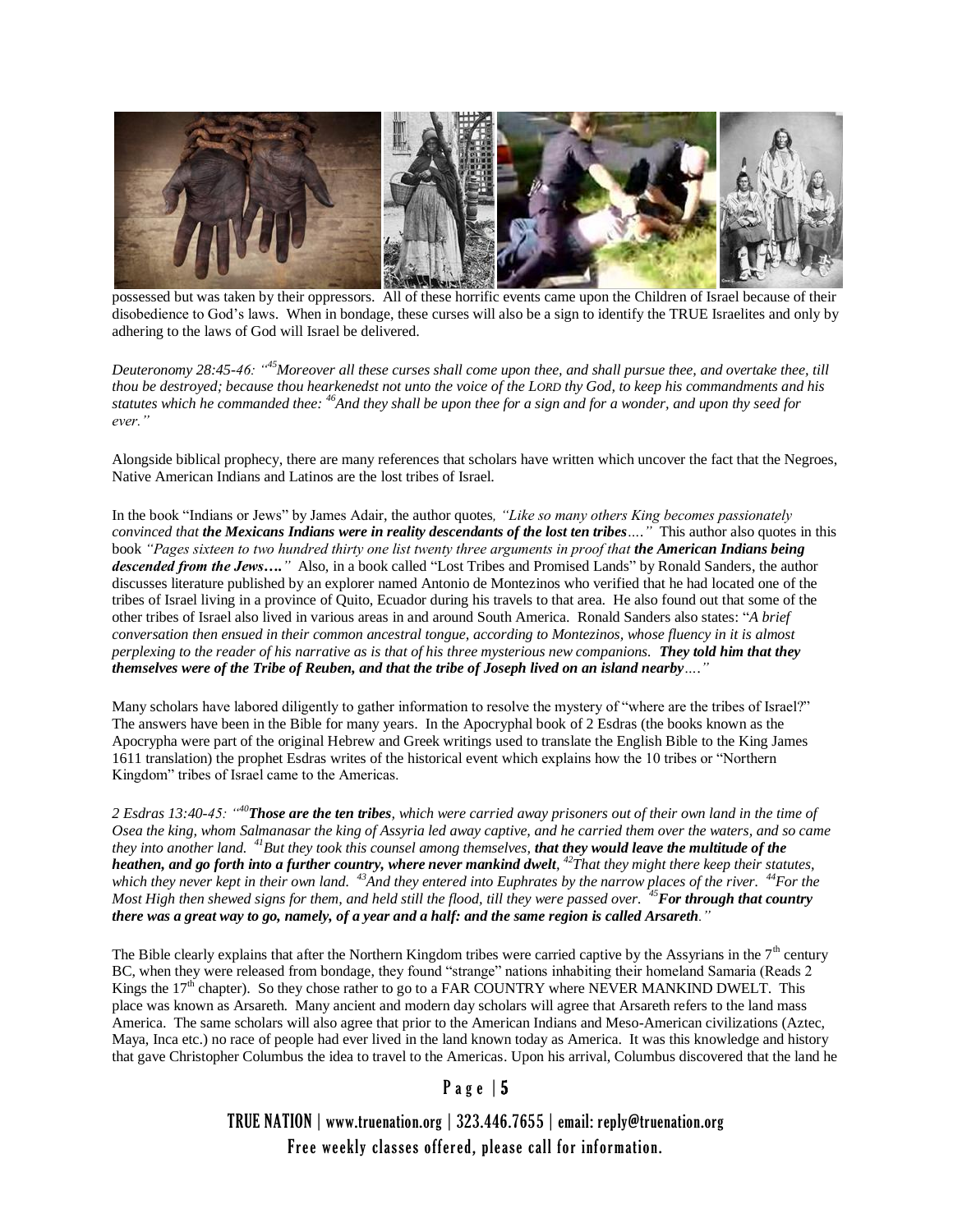

has been credited to have discovered was already inhabited by great and advanced Indian civilizations who we know now are the descendants of the Tribes of Israel.

Seeing that only ten tribes came to the Americas in the  $6<sup>th</sup>$  century BC, further research proves that the three remaining tribes Judah, Benjamin and Levi were still residing in Jerusalem during the time of Christ. But Christ also prophesied that these tribes will eventually be taken captive as well.

*Luke 21:20-22: "<sup>20</sup>And when ye shall see Jerusalem compassed with armies, then know that the desolation thereof is nigh. <sup>21</sup>Then let them which are in Judaea flee to the mountains; and let them which are in the midst of it depart out; and let*  **not them that are in the countries enter thereinto.** <sup>22</sup>*For these be the days of vengeance, that all things which are written may be fulfilled."*

The armies that Christ warned Israel about are the Roman armies that would invade Jerusalem in 70AD. This invasion caused many Jews/Israelites (the Israelites were people of color read Job 30:30, Jeremiah 14:2, Revelation 1:13-15, Isaiah 29:22, Song of Solomon 1:5-6, and Lamentations 5:10) to flee the land of Israel into other areas of the world primarily fleeing into the western coast of Africa where the Jews resided for nearly 1,500 years. Scholars have also documented this aspect of history. One book which documents this aspect of history is called "From Babylon to Timbuktu" by Rudolph R. Windsor which on Page 84 says: *"In the year 65 b.c. the Roman armies under General Pompey captured Jerusalem. In 70 A.D General Vespasian and his son, Titus put an end to the Jewish state, with great slaughter. During the period of the military governors of Palestine, many outrages and atrocities were committed against the residue of the people. During the period from Pompey to Julius, it has been estimated that over 1,000,000 Jews fled into Africa, fleeing from Roman persecution and slavery. The slave markets were full of black Jewish slaves."*

It is then basic black history to know that in the  $16<sup>th</sup>$  century the British (English) then traveled to the Gold coast of Africa to obtain these blacks to be brought on ships as slaves to colonize the Americas (Deuteronomy 28:68). These blacks were not of African descent, but as history shows, they were the descendants of the Israelites. As mentioned earlier, the Bible prophesied that the Children of Israel would go to "Babylon" (America) as slaves to be oppressed by those that conquered them. Biblical and historical evidence proves that the oppressed races in America are in fact the descendants of God's chosen people the Israelites. The Bible also teaches that the Children of Israel will remember once again their true culture and history while in America.

*Baruch 2:30 (Apocrypha): "For I knew that they would not hear me, because it is a stiffnecked people: but in the land of their captivities they shall remember themselves."*

*Hosea 1:10: "Yet the number of the children of Israel shall be as the sand of the sea, which cannot be measured nor numbered; and it shall come to pass, that in the place where it was said unto them, Ye are not my people, there it shall be said unto them, Ye are the sons of the living God."*

When the Children of Israel arrived to the Americas and were subdued by their oppressors, they were told that they were not the Israelites neither were they God's people, but instead were savages, wild, niggers, wetbacks, uncivilized, and less than a human being (Deuteronomy 28:37), thus destroying their self esteem and pride. However, the Most High has sent his spirit to awaken his people causing them to now inquire and research the truth of who they truly are. Now the "socalled" Negros, American Indians, and Latinos are waking up to the fact that they are the TRUE Children of Israel, the authentic descendants of Abraham, Isaac and Jacob and the history taught about them by mainstream education is false.

## Page  $| 6$